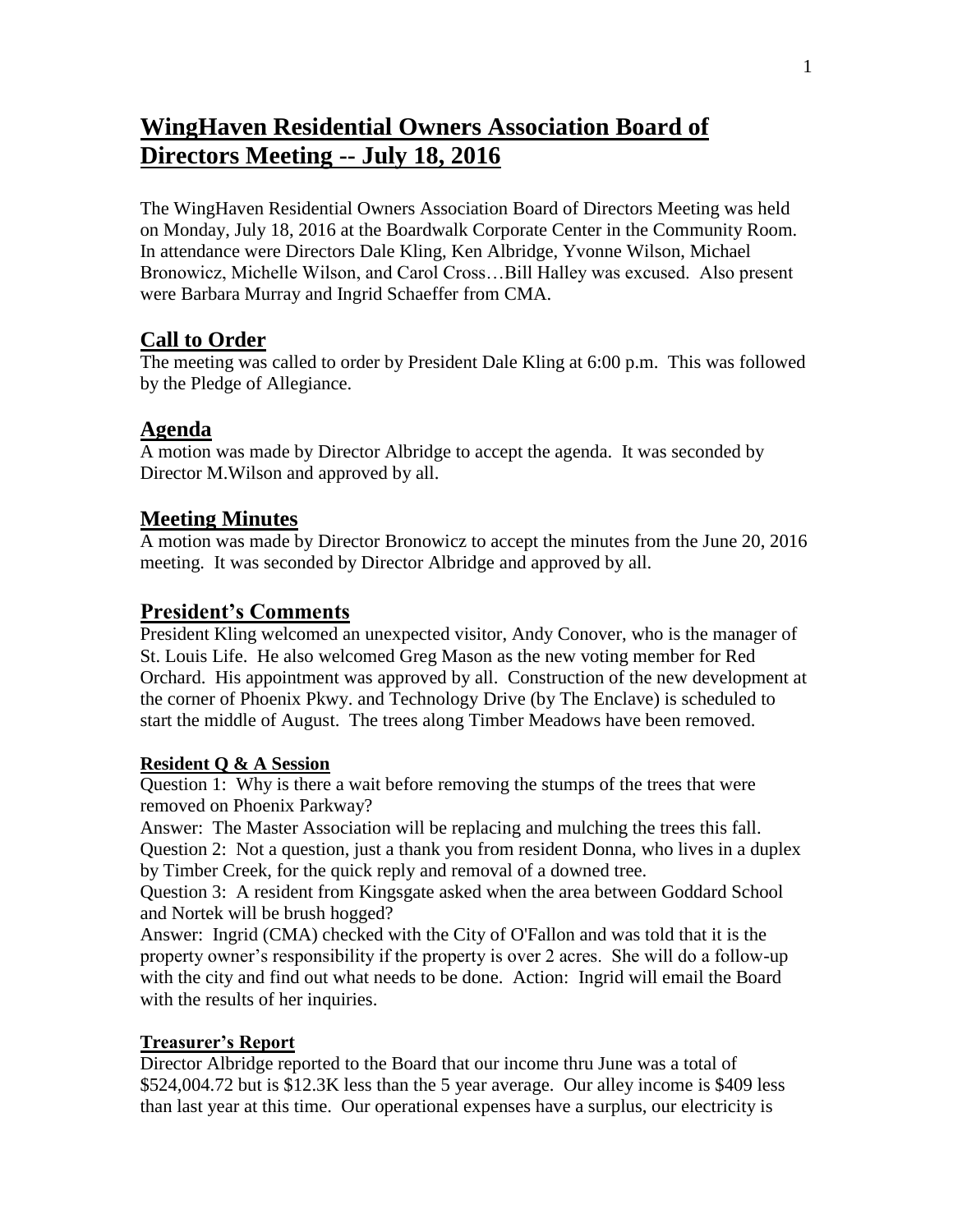under average but water is continuing an upward trend and bears watching. Community events have \$11.2K remaining in their budget and there are still no maintenance expenses. Ground expenses have increased due to sprinkler maintenance but it was budgeted for. Ash Tree replacement projects will begin this fall. Insurance and taxes are on budget and alley expenses are lower than last year due to a mild winter. Our cash is currently \$182.3K to the positive and we look forward to another great year for WingHaven. Again, any questions can be emailed to Director Albridge (email address is listed on the WROA web site – [www.wroa.info\)](http://www.wroa.info/).

#### **Management Report**

Thirty violation letters have been sent out since June  $21<sup>st</sup>$ . Twenty-six residents are with the attorney for collections. \$2171.50 has been collected for fees from prior years. Late notices will go out again in August, none will be sent in July. The City of O'Fallon has announced there is a HOT LINE to call to have your street sprayed for mosquitoes….it is 636-379-5403. The spraying will take place between 4-6 **a.m**. A new letter will be drafted regarding political signs placed in a resident's yard. No second letter will be sent out…with the first letter, the Board is simply requesting that residents abide by our community rules and regulations.

#### **Committee Reports**

**Events** – Director Cross reminded us that there will be a concert event at the Parks & Gardens this coming Saturday, July 25, 2016. National Night Out will be on Aug. 13, 2016 at the Park & Gardens. Peace Lutheran is planning a 5K run.

#### **Architectural**

Four requests were submitted and all four were approved.

#### **Grounds**

Crossroads School requested help from WROA in cleaning up the outdoor learning center walk-thru that is used by the students. It was recommended that this be discussed in the Executive Session and therefore it was moved to that portion of our meeting. The resident at 785 Cypress Knoll notified CMA that there is a tree down in the back of their home. They need to call and report it to the City of O'Fallon or call WingHaven Country Club (Brent Rockwood). It needs to be looked at and then decide who owns the property.

#### **Beautification**

Director M.Wilson reported that the Garden's gravel refresh/weed control is completed. The solar lights for the Falcon Hill tot lot were ordered and will be installed when they arrive.

**Unfinished Business** – there is no unfinished business to be discussed at this time.

**New Business** – there is no new business at this time.